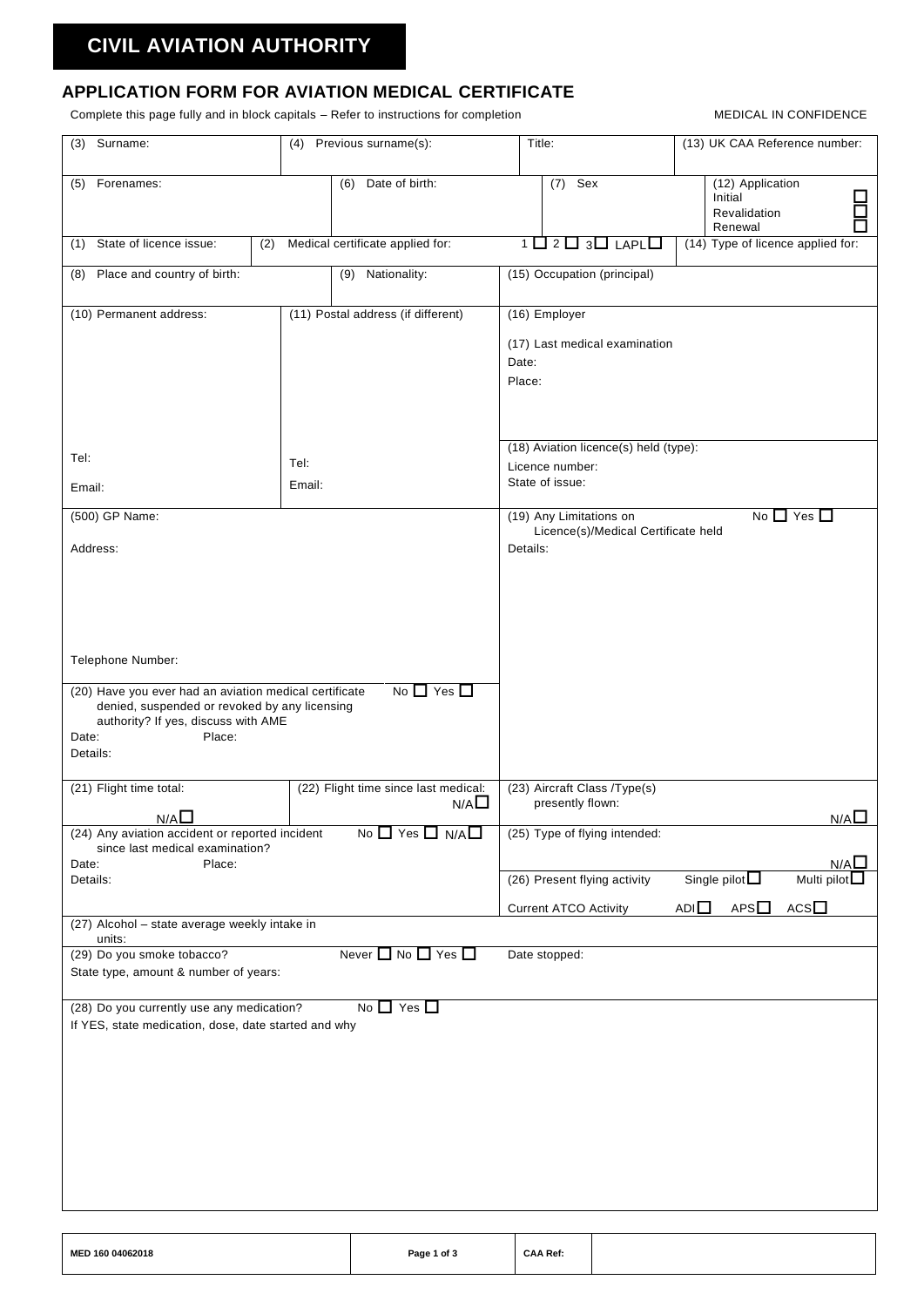## **CIVIL AVIATION AUTHORITY**

## **APPLICATION FORM FOR AVIATION MEDICAL CERTIFICATE**

Complete this page fully and in block capitals – Refer to instructions for completion MEDICAL IN CONFIDENCE

| (3) | Surname: | (4)<br>Previous surname(s): | Title:<br>$\sim$ $\sim$ | (13) UK CAA Reference number: |
|-----|----------|-----------------------------|-------------------------|-------------------------------|
|     |          |                             |                         |                               |

**General and medical history:** Do you have, or have you ever had, any of the following? YES or NO (or as indicated) must be ticked after each question. Elaborate YES answers in the remarks section.

|                                                                                                                                                                                                                                                                                                                                                                                                                                                                                                                                                                                                                                                                                                                                                                                                                                                                                                                                                                                                                                                 | Yes                                                 | No |                                                                             | Yes<br>No |                                                                        | Yes | No |                                           | Yes | No |
|-------------------------------------------------------------------------------------------------------------------------------------------------------------------------------------------------------------------------------------------------------------------------------------------------------------------------------------------------------------------------------------------------------------------------------------------------------------------------------------------------------------------------------------------------------------------------------------------------------------------------------------------------------------------------------------------------------------------------------------------------------------------------------------------------------------------------------------------------------------------------------------------------------------------------------------------------------------------------------------------------------------------------------------------------|-----------------------------------------------------|----|-----------------------------------------------------------------------------|-----------|------------------------------------------------------------------------|-----|----|-------------------------------------------|-----|----|
| 101 Eye trouble/eye<br>operation                                                                                                                                                                                                                                                                                                                                                                                                                                                                                                                                                                                                                                                                                                                                                                                                                                                                                                                                                                                                                |                                                     |    | 112 Nose, throat or speech<br>disorder                                      |           | 123 Malaria or other tropical<br>disease                               |     |    | Females only:                             |     |    |
| 102 Spectacles and/or<br>contact lenses ever worn                                                                                                                                                                                                                                                                                                                                                                                                                                                                                                                                                                                                                                                                                                                                                                                                                                                                                                                                                                                               |                                                     |    | 113 Head injury or<br>concussion                                            |           | 124 A positive HIV test                                                |     |    | 150 Gynaecological, menstrual<br>problems |     |    |
| 103 Spectacle/contact lens<br>prescriptions/change<br>since last medical exam                                                                                                                                                                                                                                                                                                                                                                                                                                                                                                                                                                                                                                                                                                                                                                                                                                                                                                                                                                   |                                                     |    | 114 Frequent or severe<br>headaches                                         |           | 125 Sexually transmitted<br>disease                                    |     |    | 151 Are you pregnant?                     |     |    |
| 104 Hay fever, other allergy                                                                                                                                                                                                                                                                                                                                                                                                                                                                                                                                                                                                                                                                                                                                                                                                                                                                                                                                                                                                                    |                                                     |    | 115 Dizziness or fainting<br>spells                                         |           | 126 Admission to hospital                                              |     |    | Family history of:                        |     |    |
| 105 Asthma, lung disease                                                                                                                                                                                                                                                                                                                                                                                                                                                                                                                                                                                                                                                                                                                                                                                                                                                                                                                                                                                                                        |                                                     |    | 116 Unconsciousness for any<br>reason                                       |           | 127 Any other illness or injury                                        |     |    | 170 Heart disease                         |     |    |
| 106 Heart or vascular trouble                                                                                                                                                                                                                                                                                                                                                                                                                                                                                                                                                                                                                                                                                                                                                                                                                                                                                                                                                                                                                   |                                                     |    | 117 Neurological disorders;<br>stroke, epilepsy, seizure,<br>paralysis, etc |           | 128 Visit to medical<br>practitioner since last<br>medical examination |     |    | 171 High blood pressure                   |     |    |
| 107 High or low blood<br>pressure                                                                                                                                                                                                                                                                                                                                                                                                                                                                                                                                                                                                                                                                                                                                                                                                                                                                                                                                                                                                               |                                                     |    | 118 Psychological/psychiatric<br>trouble of any sort                        |           | 129 Sleep Apnoea                                                       |     |    | 172 High cholesterol level                |     |    |
| 108 Kidney stone or blood in<br>urine                                                                                                                                                                                                                                                                                                                                                                                                                                                                                                                                                                                                                                                                                                                                                                                                                                                                                                                                                                                                           |                                                     |    | 119 Alcohol/drug/substance<br>abuse                                         |           | 130 Musculoskeletal illness                                            |     |    | 173 Epilepsy                              |     |    |
| 109 Diabetes, hormone<br>disorder                                                                                                                                                                                                                                                                                                                                                                                                                                                                                                                                                                                                                                                                                                                                                                                                                                                                                                                                                                                                               |                                                     |    | 120 Attempted suicide                                                       |           | 131 Refusal of Life insurance                                          |     |    | 174 Mental illness                        |     |    |
| 110 Stomach, liver or<br>intestinal trouble                                                                                                                                                                                                                                                                                                                                                                                                                                                                                                                                                                                                                                                                                                                                                                                                                                                                                                                                                                                                     |                                                     |    | 121 Motion sickness<br>requiring medication                                 |           | 132 Refusal of Flying<br>licence/ATCO licence                          |     |    | 175 Diabetes                              |     |    |
| 111 Deafness, ear disorder                                                                                                                                                                                                                                                                                                                                                                                                                                                                                                                                                                                                                                                                                                                                                                                                                                                                                                                                                                                                                      |                                                     |    | 122 Anaemia/Sickle cell<br>trait/other blood<br>disorders                   |           | 133 Medical rejection from or<br>for military service                  |     |    | 176 Tuberculosis                          |     |    |
|                                                                                                                                                                                                                                                                                                                                                                                                                                                                                                                                                                                                                                                                                                                                                                                                                                                                                                                                                                                                                                                 |                                                     |    |                                                                             |           | 134 Award of pension or<br>compensation for injury<br>or illness       |     |    | 177 Allergy/asthma/eczema                 |     |    |
|                                                                                                                                                                                                                                                                                                                                                                                                                                                                                                                                                                                                                                                                                                                                                                                                                                                                                                                                                                                                                                                 |                                                     |    |                                                                             |           |                                                                        |     |    | 178 Inherited disorders                   |     |    |
|                                                                                                                                                                                                                                                                                                                                                                                                                                                                                                                                                                                                                                                                                                                                                                                                                                                                                                                                                                                                                                                 |                                                     |    |                                                                             |           |                                                                        |     |    | 179 Glaucoma                              |     |    |
|                                                                                                                                                                                                                                                                                                                                                                                                                                                                                                                                                                                                                                                                                                                                                                                                                                                                                                                                                                                                                                                 |                                                     |    | (30) <b>Remarks:</b> If previously reported and no change since, so state.  |           |                                                                        |     |    |                                           |     |    |
|                                                                                                                                                                                                                                                                                                                                                                                                                                                                                                                                                                                                                                                                                                                                                                                                                                                                                                                                                                                                                                                 |                                                     |    |                                                                             |           |                                                                        |     |    |                                           |     |    |
| (31) Declaration: I hereby declare that I have carefully considered the statements made above and that to the best of my belief they are complete and correct and<br>that I have not withheld any relevant information or made any misleading statement. I understand, that if I have made any false or misleading statements in<br>connection with this application, or fail to release the supporting medical information, the Licensing Authority may refuse to grant me a medical certificate or may<br>withdraw any medical certificate granted, without prejudice to any other action applicable under national law.                                                                                                                                                                                                                                                                                                                                                                                                                      |                                                     |    |                                                                             |           |                                                                        |     |    |                                           |     |    |
| I hereby authorise the release of all information contained in this report and any or all its attachments and all information which I have provided to the CAA and that<br>relates to me to my AME and, where necessary, to:                                                                                                                                                                                                                                                                                                                                                                                                                                                                                                                                                                                                                                                                                                                                                                                                                    |                                                     |    |                                                                             |           |                                                                        |     |    |                                           |     |    |
| the medical assessor of my licensing authority; and<br>٠                                                                                                                                                                                                                                                                                                                                                                                                                                                                                                                                                                                                                                                                                                                                                                                                                                                                                                                                                                                        |                                                     |    |                                                                             |           |                                                                        |     |    |                                           |     |    |
| $\bullet$<br>the medical assessor of the competent authority of my AME; and                                                                                                                                                                                                                                                                                                                                                                                                                                                                                                                                                                                                                                                                                                                                                                                                                                                                                                                                                                     |                                                     |    |                                                                             |           |                                                                        |     |    |                                           |     |    |
| $\bullet$                                                                                                                                                                                                                                                                                                                                                                                                                                                                                                                                                                                                                                                                                                                                                                                                                                                                                                                                                                                                                                       | other health professionals and administration staff |    |                                                                             |           |                                                                        |     |    |                                           |     |    |
| as part of the medical assessment process. I recognise that these documents or electronically stored data are to be used for completion of a medical assessment<br>and for oversight purposes, providing that I or my physician may have access to them according to national law. The medical record will become and remain the<br>property of the Licensing Authority. Medical confidentiality will be respected at all times.<br>NOTIFICATION OF DISCLOSURE OF PERSONAL DATA: I hereby declare that I have been informed and I understand that the data contained in my medical<br>certificate application according to ARA.MED.130 for Aircrew and ATCO.AR.F.005 for ATCOs may be electronically stored and made available to my AME in order<br>to provide historical data required in MED.A.035(b)(2)(ii)/(iii) and ATCO.MED.A.035(b)(2)(ii)(iii) and to the medical assessors of the competent authorities of the<br>Member States in order to facilitate the enforcement of ARA.MED.150 (c)(4) for Aircrew and ATCO.AR.F.001 for ATCOs. |                                                     |    |                                                                             |           |                                                                        |     |    |                                           |     |    |

------------------------------------------------------- ---------------------------------------------------- --------------------------------------------- Date Signature of applicant Signature Signature of AME (Witness)

|  | MED 160 04062018 |  |
|--|------------------|--|
|  |                  |  |